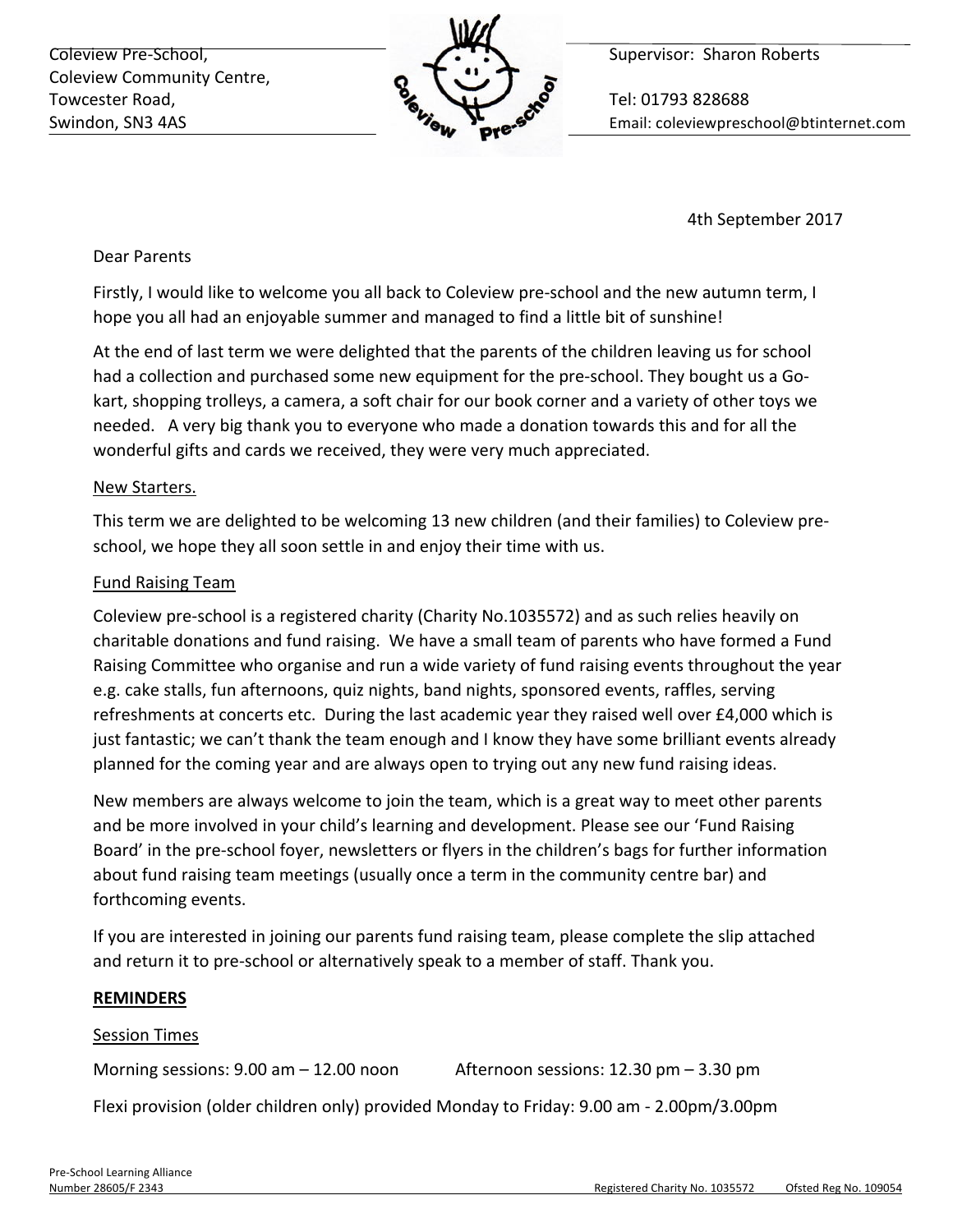## Contact details

During pre-school sessions it is essential that we can contact parents/carers quickly should the need arise. We would therefore appreciate it if you could inform us immediately if any contact details change. If you would like to check the current contact details we have for your child **please speak to a member of staff.** Thank you.

#### Pre-school fees

The matter of increasing pre-school fees was brought up at the last AGM. A meeting has since taken place and the committee have decided that a small increase is necessary due to increasing costs and overheads. The new cost of fees with effect from 01 September 2017 is £4.25 per hour (£12.75 per 3 hour session), snacks have gone up to 50p per session.

Fees can be paid weekly, monthly, half-termly or termly **in advance**. If paid weekly, fees should be paid no later than the Friday of the week they fall due. Our Administrator (Lucie) will provide you with a payment summary at the start of each term. **Fees must still be paid if children are absent for a short period of time (including illness and holidays).** If your child has to be absent over a long period of time, talk to the committee chair or supervisor.

If you have any queries regarding fees or payments please contact:

## **Lucie Purdy on: 07801 660187 or 01793 828688**

## Labelling

Please ensure all children's belongings are labelled clearly with their name to prevent any confusion at the end of sessions. Any items of clothing that are not labelled and not claimed for will be put in the lost property box in the foyer.

## Absence from pre-school

Due to the recent changes in funding we will be audited this year by Swindon Borough Council. Part of this process involves the recording of children's absences. We therefore need parents to complete an absence form (please ask any member of staff) for all absences whether these are for one session or one week and in advance of the absence. **Please inform us as soon as you know the dates** of any planned absences which will enable us to claim for your child's funding correctly. If you have any questions regarding this please speak to me. Thank you.

#### **Sickness**

If your child is absent from pre-school due to illness, please remember to telephone the pre-school to inform us of this. Please note: - After diarrhoea or vomiting children must be absent from preschool for **48hrs** after the last bout of illness.

## Pre-School Website

Unfortunately our website is currently under construction and therefore unavailable at this time. We hope to have it up and running as soon as possible and will let you know as soon as this happens. I apologise for any inconvenience this may cause. Should you need any information regarding pre-school please ask a member of staff or email your enquiry to:

#### coleviewpreschool@btinternet.com.